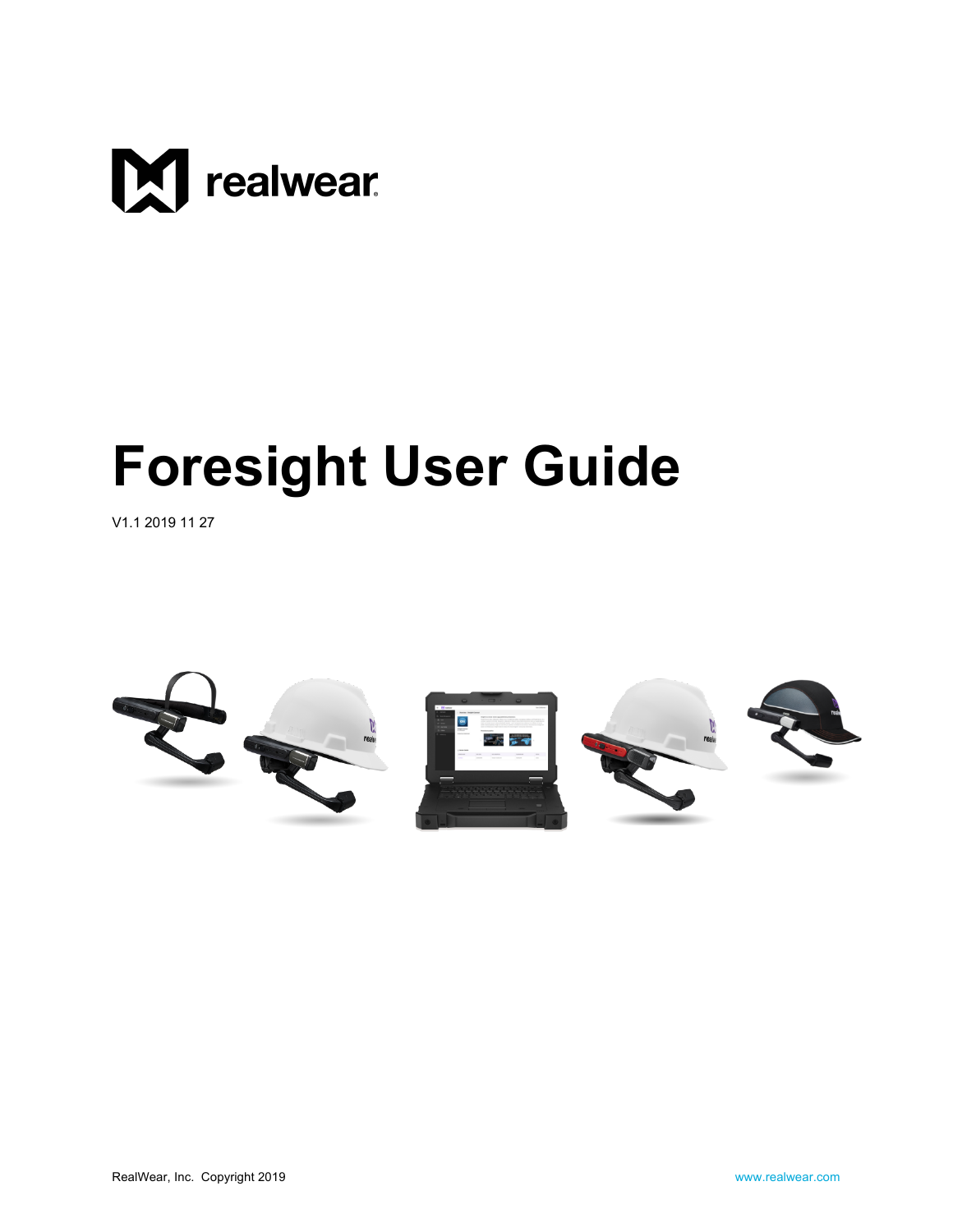#### **Guide Table of Contents**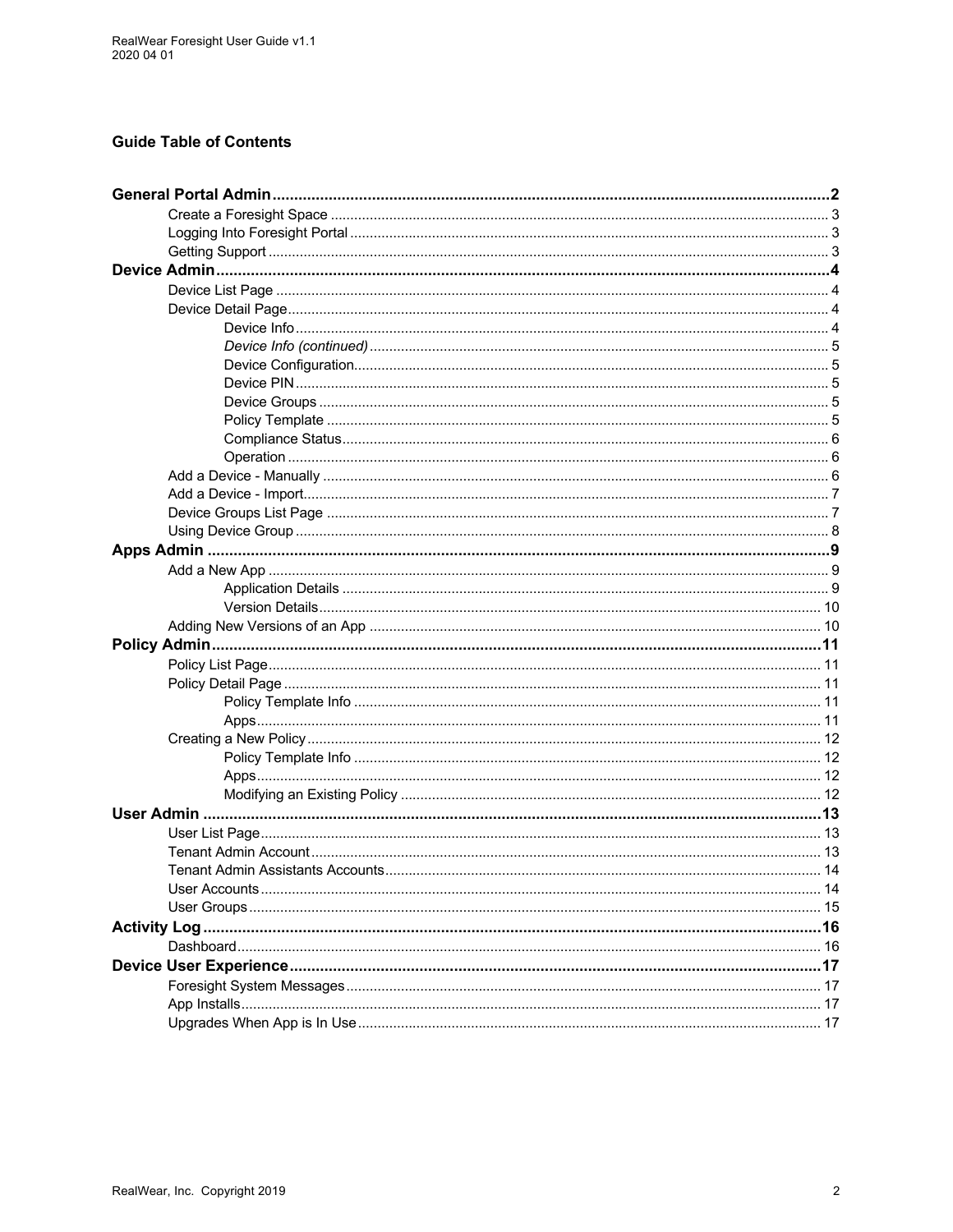# <span id="page-2-0"></span>**[General Portal Admin](#page-16-3)**

### <span id="page-2-1"></span>[Creat](#page-16-3)e a Foresight Space

The RealWear Foresight Support team will create a Foresight space for any customer who requests one, free of charge. Contact [support@realwear.com](mailto:support@realwear.com) with the following information:

- Name of your organization
- Name you desire as your space name (also known as domain name). The name can be up to 50 characters and may include spaces.
- First name, last name, and e-mail address of the person who will be the lead Foresight administrator for your organization.

Foresight Support will create the space and create a Tenant Admin account for your lead administrator. That person will receive an email from [cloudadmin@realwear.com](mailto:cloudadmin@realwear.com) with login information and a temporary password. The lead admin will be directed to a password change page upon their first login.

### <span id="page-2-2"></span>Foresight Portal Login

Tenant Admins and Tenant Admin Assistants may log into the Foresight portal. See the User Admin section of this documentation for more details.

The Foresight portal is at cloud.realwear.com.

If a user has forgotten their password, they may utilize the Forgot Password link on the login page to reset their password. The Tenant Admin may force a password reset on the User List page. See the User Admin section of this documentation for more details.

### <span id="page-2-3"></span>Getting Support

The RealWear Foresight Support team will help with any questions or problems you have with the Foresight portal or cloud functions on the device.

The support team may be contacted at [support@realwear.com](mailto:support@realwear.com)

Alternatively, you may fill out a webform at <https://www.realwear.com/contact-us>. Select "Support Request" in the field labeled "Reason for contacting us?". Include the word "Foresight" in the message and the issue will be directed to our Foresight support team.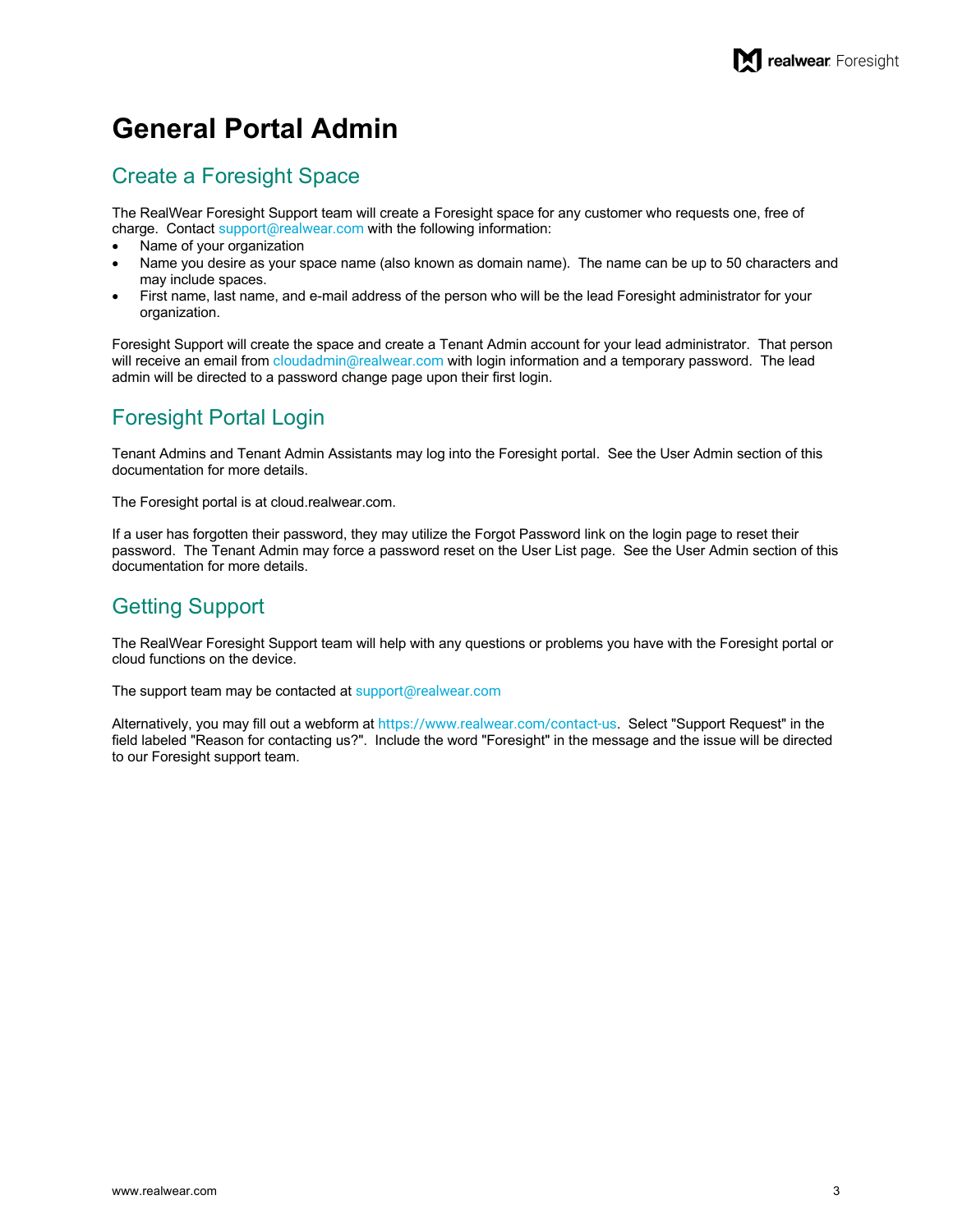# <span id="page-3-0"></span>**Device Admin**

### <span id="page-3-1"></span>Device List Page

The Device List page is one of the most used pages in the Foresight Portal. It shows a table of all devices registered to your space with key information about the device including membership in device groups, compliancy to applied policies, last time checked in, and assignment to users.

The central feature of the Device List page is the list table with the following columns:

- Device Name: Name of the device as entered on the Device Detail Page. The text of the name serves as a hyperlink to this device's detail page.
- Device Group: List the device group or groups for which the device is a member
- Description: The Description of the device as entered on the Device Detail page.
- Last Checked In: The last time a device has sync'd to the Foresight system. If the device is registered, but has never sync'd, this cell will be blank.
- Last User Logged In: The last user who used the device.
- Firmware Build: A text string indicating the full build name of the device's OS version.
- Serial Number: This is the serial number as found on the device label and in the About Device app on the HMT.
- Compliance: The compliancy status of the device.
- Delete: De-registers the device from your Foresight space.

Devices may be filtered by any text string in the Device Name or in the Serial Number. To activate the search, select the search icon (magnifying glass). To remove a filter, delete any text in the search control and select the search icon.

Also, some categories such as Compliant or Sending may be selected from the select list. If more devices fit the search criteria, the list will be split into pages. Use the First/Last, Page Forward/Page Backward, or Page Number links to move through the list.

### <span id="page-3-2"></span>Device Detail Page

To view details about a particular device, select it from the Device List page.

The page is organized in sections:

- Device Info
- Device Configuration
- Device PIN
- **Assign User**
- Device Groups
- Policy Template
- Compliance Status
- **Operations**

#### <span id="page-3-3"></span>Device Info

After a device has been registered and sync'd for the first time, the Device Info section will populate with useful details about the devie:

- Description: As entered in the device creation.
- Platform: For all HMT devices, the value will be "Android+"
- Device Model: "RealWear inc. T1100G" for the HMT-1 and "RealWear inc. T1100S" for the HMT-1Z1
- Device Version: The Android version. Will be either 6.0.1 or 8.1.0 depending on the firmware loaded on the device.
- Serial Number: Android ID
- Device IMEI: For the HMT-1 devices, this is the serial number as found on the device label and in the About Device app on the HMT.
- Firmware Release: The long-text RealWear firmware build version as found in the About Device app on the HMT.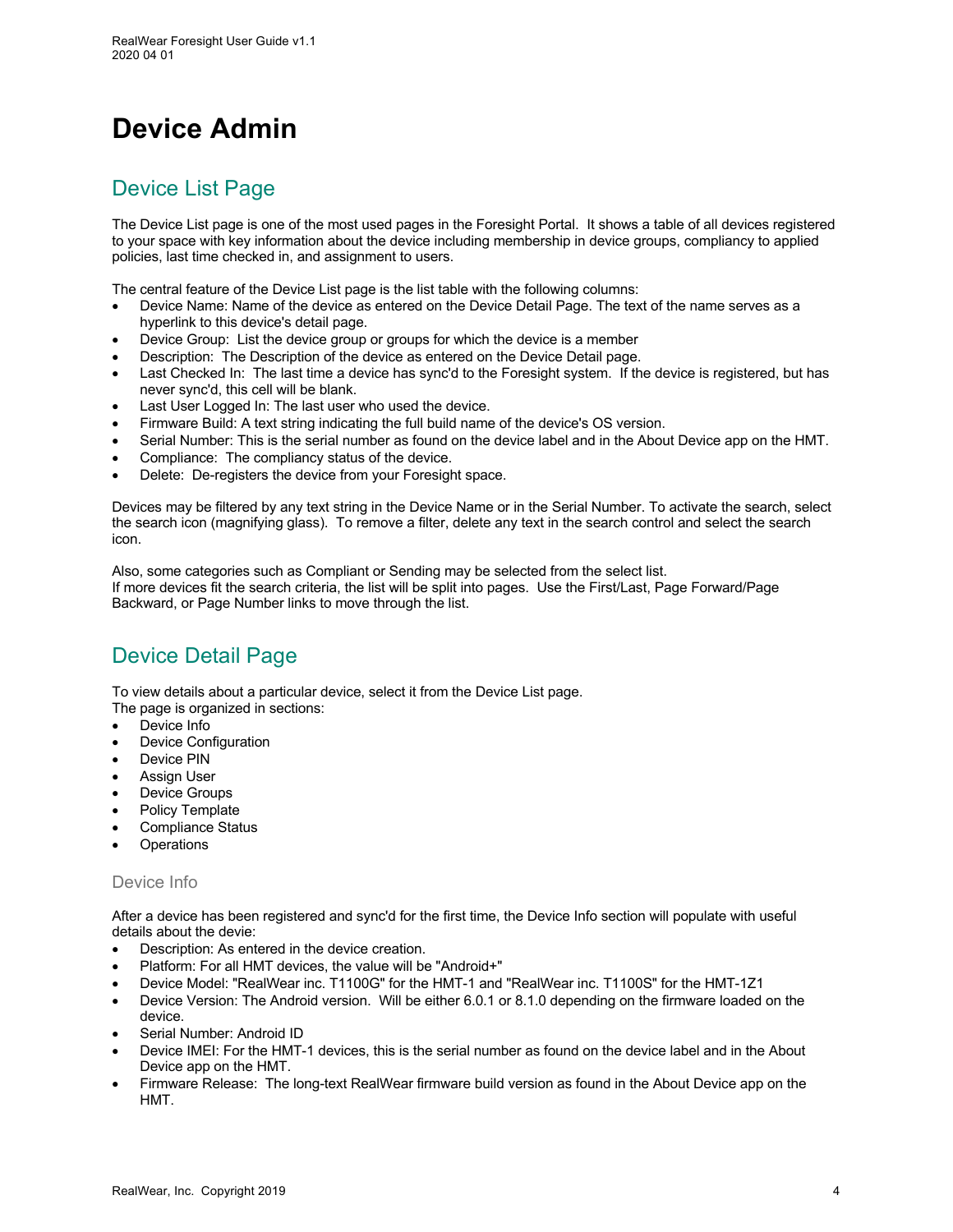- Device Ownership: This will always be "Corporate"
- Device Rooted: This will always be "No" unless the device has been rooted in violation of the purchase terms of agreement. If rooted, the device's warranty is invalidated.

#### <span id="page-4-0"></span>Device Info (continued)

- On-boarding status with compliancy: This is not just the status of a device during the on-boarding, but also the compliance status to policies that the device belongs to. "Compliant" is the optimal status, indicating that the device has apps set up in agreement with all policies applied to the device.
- Last Checked In Time: The date and time when the device last checked in to the Foresight server. When active and connected to the Internet, the device will check in every 2 minutes.
- Current User: If a user is assigned to the device, the name will show here.
- MDM Agent version: This is the version of the RealWear Device Agent that connects the device to the Foresight cloud system.

#### <span id="page-4-1"></span>Device Configuration

This section holds data that was entered in during the device onboarding process or modified in this page afterward.

- Device Name: As added in the device registration process
- Identity (IMEI or Serial Number): The serial number of the device
- Email: As added in the device registration process or modified on this page
- MDM Type: Will always be "Enterprise Premium". Is not editable
- Description: As added in the device registration process or modified on this page

#### <span id="page-4-2"></span>Device PIN

With Foresight, the device may be locked with a PIN number remotely.

- User PIN: This option is deactivated until a user has been assigned. If a user is assigned, this option can lock the device with the assigned user's personal PIN. The admin will not know the user PIN number.
- PIN Override: Select this option to force a PIN number to the device, regardless of any user PIN that has been entered.
- No PIN: This is the default. The device will be accessible to any person whether via reboot or recovering from sleep mode and regardless of whether a user is assigned to the device.

#### Assign User

- Assign any person to the device. When selected, the user's name and email address will appear automatically.
- The user list is from the RealWear Identity System discussed in the Users section of this documentation.
- All users appear in the list. It is permissable for users to be assigned to multiple devices.
- When a user is assigned to the device, the User PIN radio button in the Device PIN section of the page will activate. If the selection is changed from assigned to "Unassigned" the User PIN radio button will deactivate and the No PIN option will be automatically selected.

#### <span id="page-4-3"></span>Device Groups

A device can be added to one or more Device Groups for easier management,

- Select the + Add Group button to bring up a list of available device groups. If the list is long, you may search for a text string contained in the group.
- Select one or more groups to which the device should be assigned.

#### <span id="page-4-4"></span>Policy Template

You may assign a policy directly to any device. While this functionality is available, RealWear recommends instead assigning devices to one or more device groups, thereby inheriting the Policy from the Group(s).

- Simply select the policy from the select list.
- Only one policy may be applied via direct policy selection.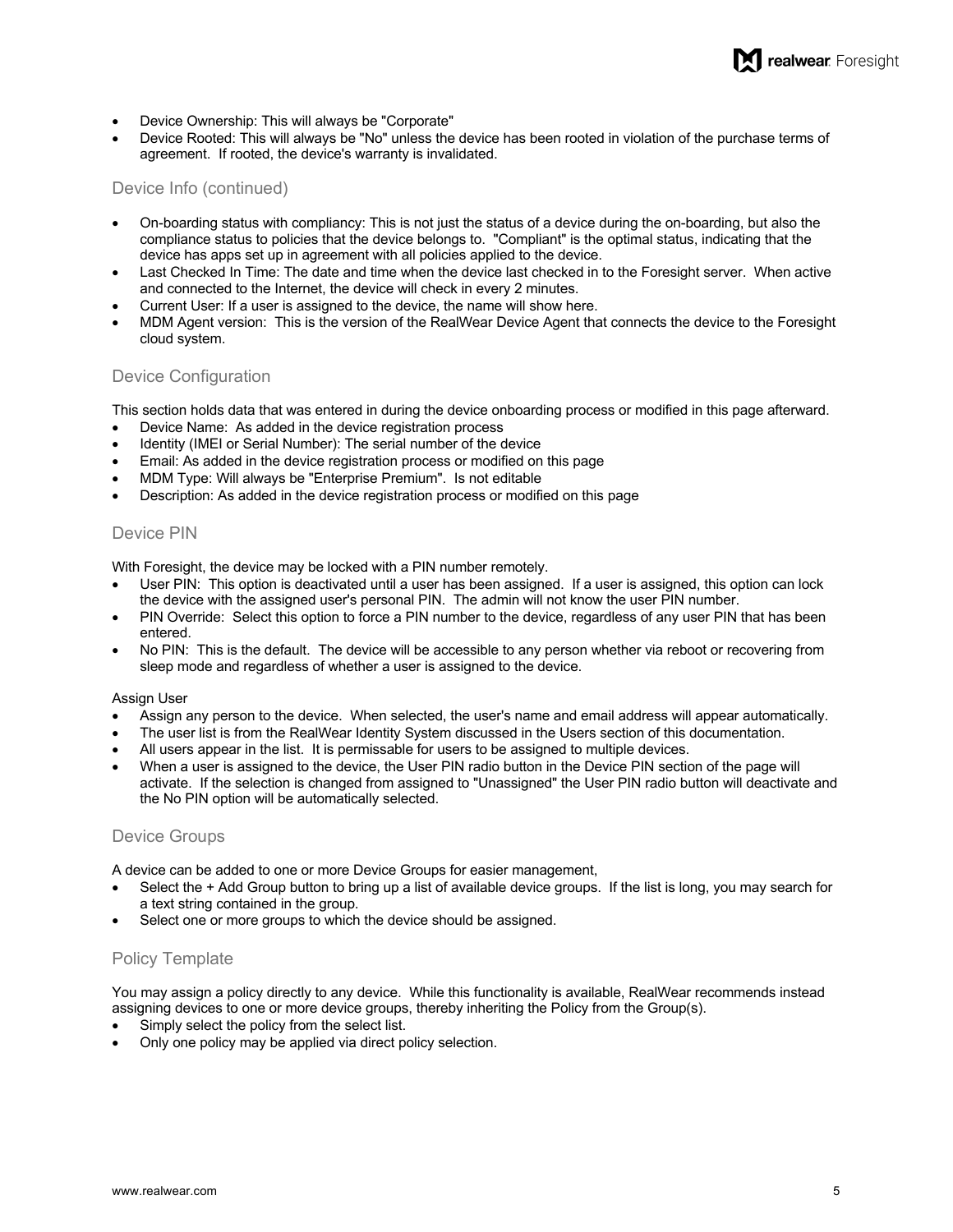#### <span id="page-5-0"></span>Compliance Status

Compliancy is the status between the state of the device and policies that have been applied to a device (whether directly or by association with a device group, user, or user group).

- The trigger select list only contains the default type of "no trigger".
- The policy type select list only contains the default of "Install Apps". Select Install Apps link to generate compliance report for apps on the device.
- When Install Apps is selected, all the apps on applied policies will show up in sub-sections. The sub-section header will have an icon designating the compliancy state.
- Select the app sub-section expand icon to see details about the app

Status Levels are:

- Compliant: The app and version on the device match the app and version in the policy
- Non-Compliant: The app and version do not match. This usually only occurs when an install has failed.
- In Progress: The policy has been sent to the device, but confirmation has not yet returned with Compliant or Non-Compliant status.
- Not Supported: This is not a valid state at this time in Foresight so this status won't occur
- Overriden: Overrides are not yet allowed in Foresight so this status won't occur.
- Inactive: A policy with this app and version has been applied to the device, but that app/version has been subsequently deactivated in the App Catalog controls.
- Unknown: Error in case communication between device and Foresight fails.

#### <span id="page-5-1"></span>**Operation**

This feature is currently under construction and testing. It may not appear for any device and information may be out of date.

### <span id="page-5-2"></span>Add a Device - Manually

#### Device Configuration

To add a new device, select *Devices* on the portal menu, then select the *+ Add New Device* button in the upper left area of the page. The Device Detail Creation page will open.

- Device Name (required field): RealWear recommends using all or part of the serial number in the Device Name. For example, "West Yard #2 - MP6J309D7334455". Note that the last 6 digits of the SN are unique so a name such as "Mx Crew 15 - 456789" is also useful.
- Identity (IMEI or Serial Number) (required field): Currently serial number is the only accepted identity value. This is a 15 character alphanumeric string found on the device label, box label, or in the About Device app on the device. For example: "MP6J309D7334455"
- Email: Any email address may be used. This is for an organization's own reference and has no functional impact within Foresight.
- MDM Type: Leave the default "Enterprise Premium". This field is not activated at this time and has only one possible value.
- Description: Any text string will be accepted up to 200 characters. This Description will be used in the Device List page's search feature.

Refer to the Device Detail Page for information on how to set device PIN, users, device groups, and policies.

When all data is entered, select the Save button in the upper right area of the page.

A confirmation screen will appear reporting the results of the device add.

• Common issues are mistyping a serial number, leaving a required field empty, or attempting to register a device that has already been registered.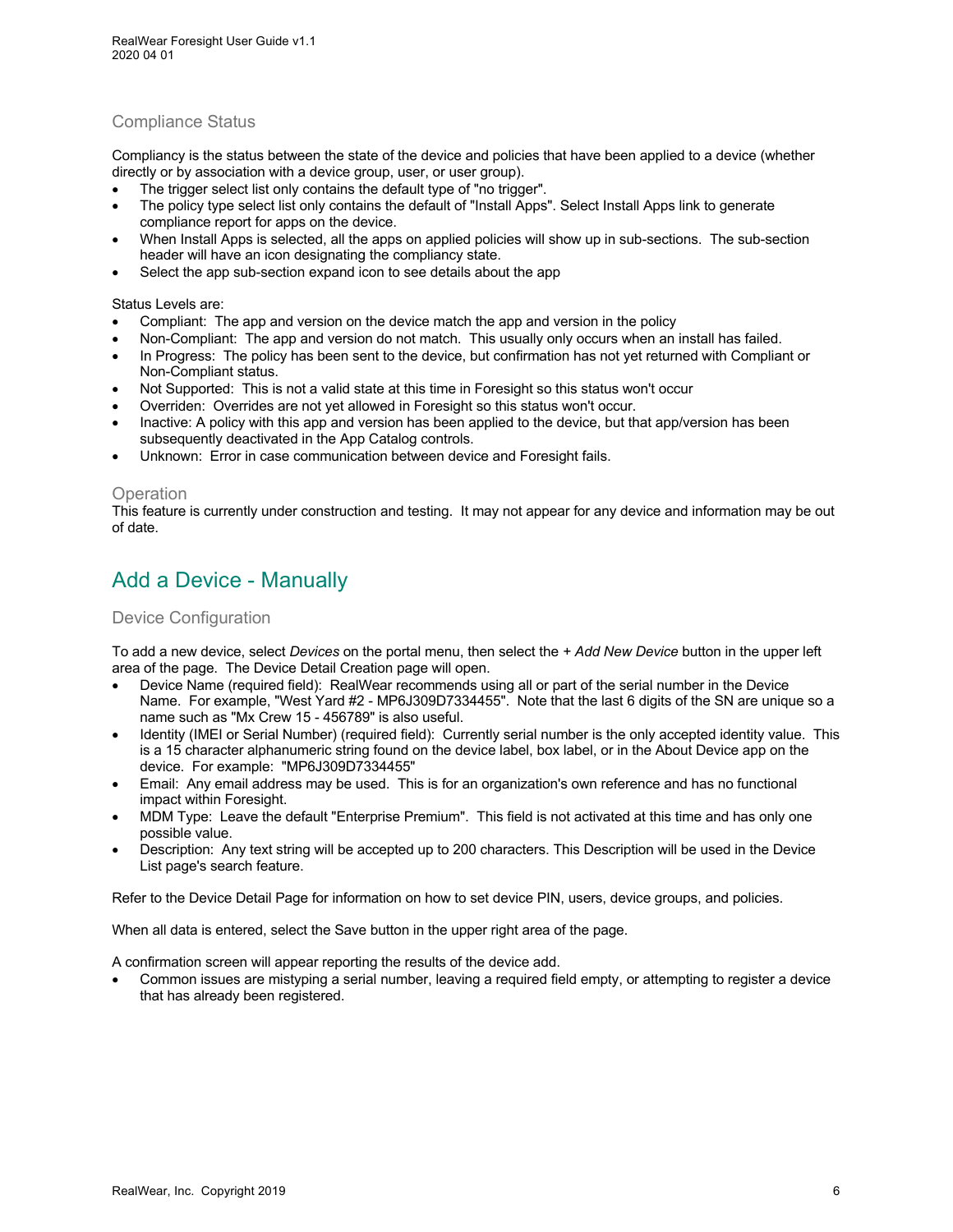### <span id="page-6-0"></span>Add a Device - Import

You may add multiple devices at once via the Import function.

- Download the import template by selecting the Import Devices button in the upper right area of the Device List page and then select the download link.
- The template is a .csv file and contains five fields:
	- o Name maps to Device Name on the Device Detail page
	- $\circ$  Identity maps to Identity (IMEI or Serial Number)<br>  $\circ$  Plan Type maps to MDM Type
	- Plan Type maps to MDM Type
	- o Asset ID maps to Description
	- o Email ID maps to email
- Delete the sample data leaving the header row intact. Enter Name, Serial Number, and any other information desired to as many rows as desired.
- Remember that only the first two fields are required. The others may be left blank.
- You may name the file any title as long as it remains a .csv file.
- To register the devices, select Browse and then select the import file you created.
- The Upload button will appear when the file is selected. Press Upload to launch the import.
- The Foresight system will proceed line by line through the import file and report success when complete.
	- $\circ$  Note that if an error occurs on any line, the system will declare the failure and move to the next line.

### <span id="page-6-1"></span>Device Groups List Page

RealWear recommends placing every device into at least one device group. This makes management of your device fleet much simpler.

To open the Device Group List page, select the Devices menu item and then the Device Groups tab at the top of the Devices page.

The central feature of the Device Group List page is the list table with the following columns:

- Group Name: Name of the group as entered on the Device Group Detail page.
- Description: Description for the group as entered on the Device Group Detail page.
- No. of Devices: A count of the devices that are members of the device group.
- Created Date: Date the device group was created
- Delete Icon: Erases the group from your Foresight space.

System Groups may show in your Device Group List. System Groups are created by RealWear Foresight administrators for use by organizations in their own spaces. Those system groups have policies that allow for easy application installation and ensures that updates will be automatically applied when they are loaded to the Foresight App Catalog.

For more information, see the System Groups and Policies section of this documentation. To create a new device group, select the Add Device Group button in the upper right area of the Device Group List page. See "Using Device Groups" for information on the different elements of device groups.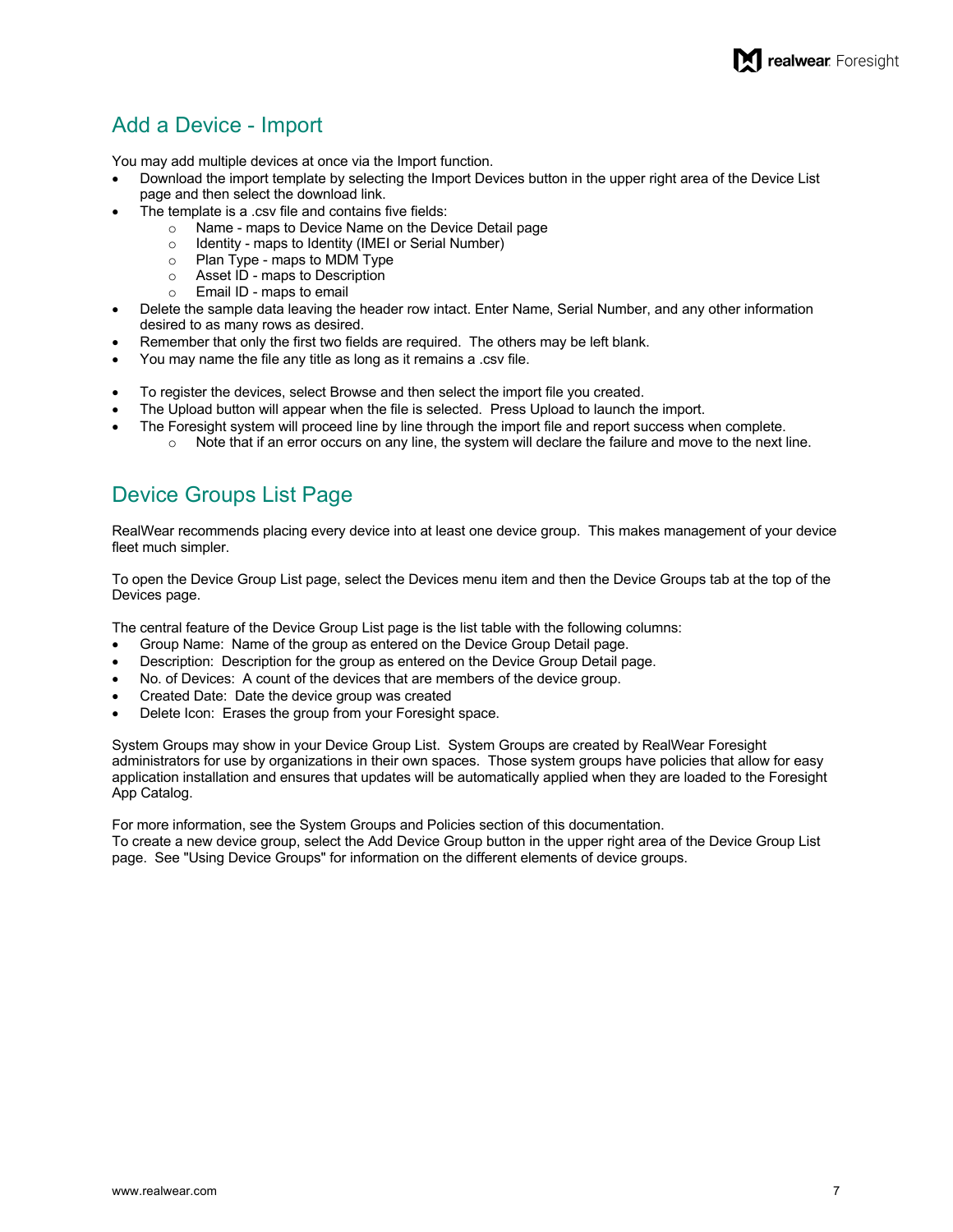### <span id="page-7-0"></span>Using Device Group

Details in the Group Details section and the Policy Template section does not commit to the group until the Save button is selected on the page. Device additions or deletions to/from the group will save immediately, without need to select the Save button on the page.

#### Group Details

Only two active fields exist for a device group and only one is required

- Name (required): Name the group with any text string up to 45 characters.
- Description: If desired, you may add descriptive information for the device group up to 200 characters.
- MDM Type: Leave the default "Enterprise Premium". This field is not activated at this time and has only one possible value.

#### **Devices**

This section contains a table of all devices that are currently members of this group. If no devices are members, the table does not appear.

- To add a device or devices to a device group, the device group must be saved. If you select the Add Device button before saving the group for the first time, the system will execute a save then display the Group Members popup.
- Select one or more devices. When selected, each device will populate in the Added Devices column. Clicking an Added Device will move it out of the group.
- When the list of added devices is as desired, select the OK button. Otherwise, select the Cancel button to abandon any selections.
- The Group Members popup will close, and the device membership list will refresh to reflect the devices just added.
- To remove a device from the group, select the "x" symbol on the right end of the Devices table row.

#### Policy Template

A device group have one policy template applied. Simply select the policy desired and save the Device Group page.

All devices that are members of this group will now have the selected policy applied.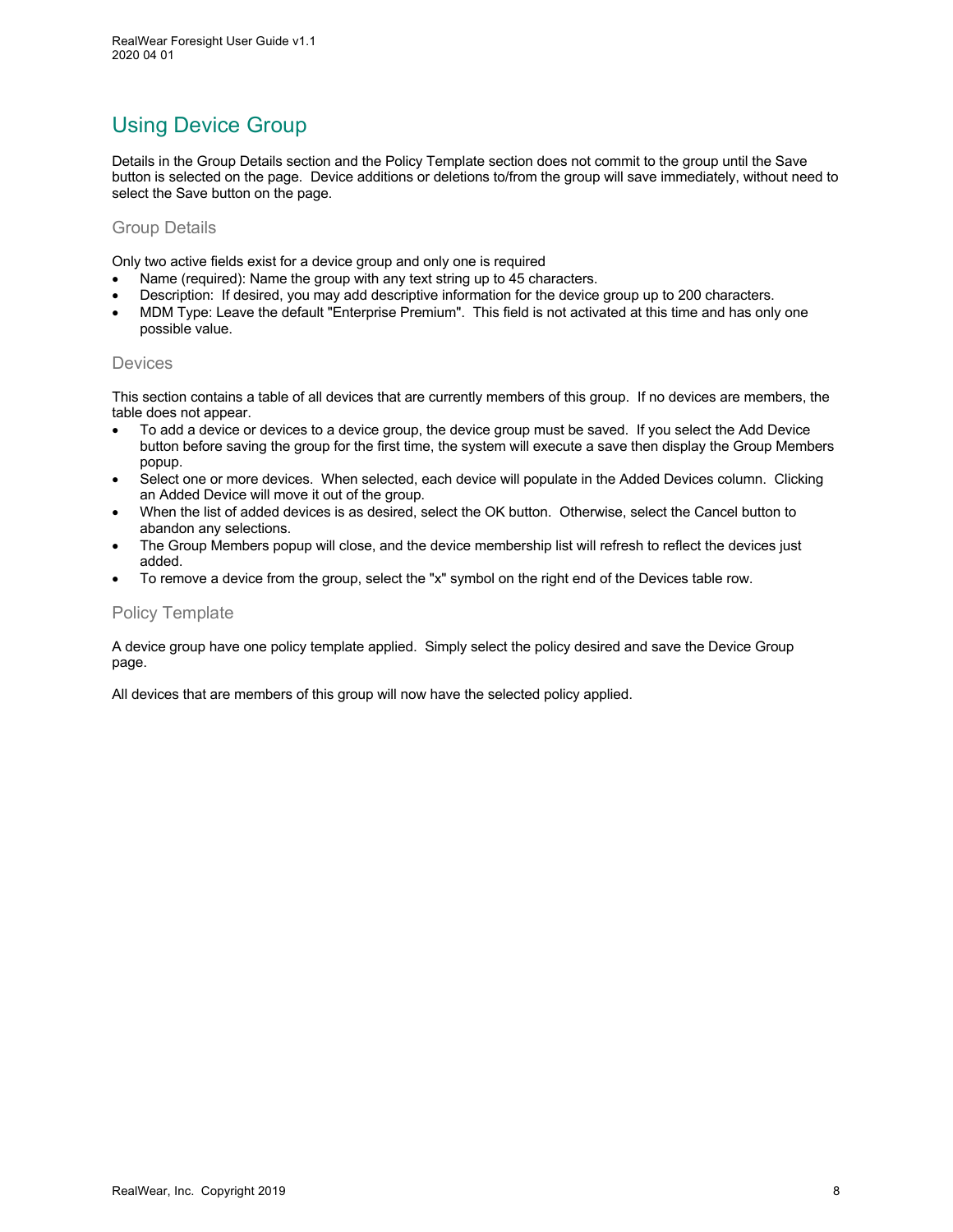# <span id="page-8-0"></span>**Apps Admin**

One of the main functions of Foresight is to enable quick provisioning of applications to any device in your HMT fleet. The apps may be those your own company develops or purchases or they may be apps developed by RealWear development partners and approved for use by the RealWear Foresight team.

To administer apps, go to the App Catalog by selecting it from the main menu in the left margin. The app list will appear in the main screen. There are two categories of apps separated into two tabs:

- **Native Apps**: Loaded by a space's admin, these are apps that are either developed in-house by an organization or purchased directly.
- **Apps Posted by RealWear**: These are loaded and maintained by RealWear. This tab consists of two subgroups of apps:
	- o Apps developed by RealWear
	- o Apps developed by RealWear's partner network

The Native Apps tab is the default view.

You may change the list type by selecting the Grid or List icons in the upper right area of the page.

### <span id="page-8-1"></span>Add a New App

To add a new app, you must be in the Native Apps tab. Select the Add New App button in the upper right area of the page.

There are 3 main parts to the App Detail page:

- Application Details
- **Version Details**

#### <span id="page-8-2"></span>Application Details

The fields in the Application Details section will apply to all version of the app that will ever be posted.

- App Name (required): Any text string. This is usually the same name as the Android Label which is what you see on the screen under the launcher icon. However, there is no requirement that the App Name is the same as the Android Label of the app.
- Publisher Name: This is usually the name of the company or group that developed the app.
- Short Description: Max of 200 characters.
- Long Description: Max of 500 characters.
- Package Name: The Android package name. This field is non-editable. It will be populated automatically when the package is uploaded to Foresight.
- Active Status: This determines if the app will be able to be added to a policy and, thus, to a device. The default is "Active".

Graphics are not required but do make the application easier to interact with by admins.

- Hi-Res Icon: This is typically an image based upon the app's launcher icon but is higher-resolution and higherfidelity. The optimal size is 512x512, although any square image will work. Rectangular images will have one dimension squeezed to fit into a square shape.
- Promotional Graphics: Up to five promotional graphics are permitted. It is usually best to use landscape images.

Note:

For the Hi-Res Icon, select the Upload Image link and attach the desired file.

For the Promotional Graphics, select the Add Images link and add all graphics at one time.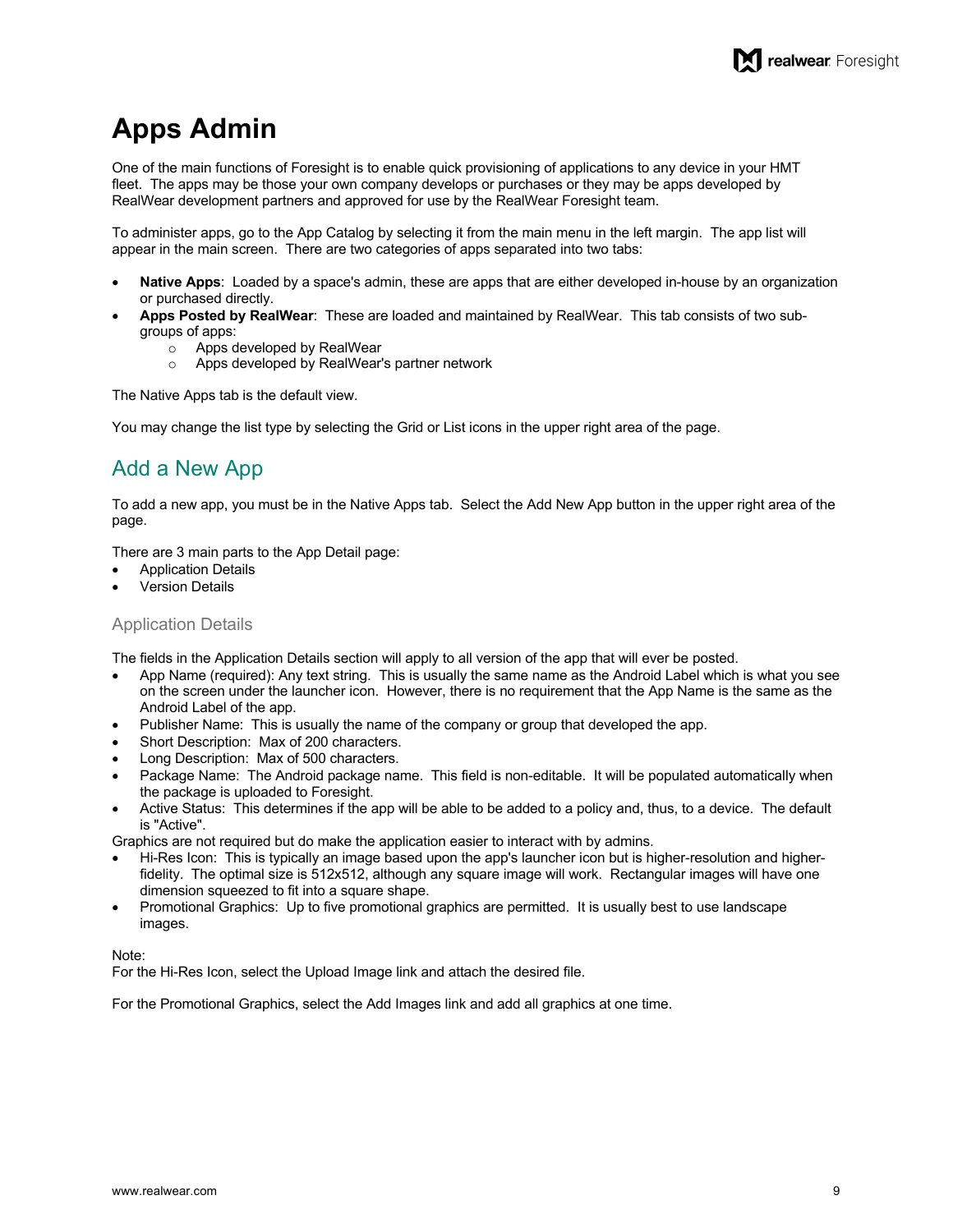#### <span id="page-9-0"></span>Version Details

This is the section in which the APK is attached along with other version-specific information:

- Version Name: uneditable, will be added automatically from APK info.
- Version Code: uneditable, will be added automatically from APK info.
- Posted By: This will show on the App List page. Can be any text.
- Published Date: uneditable, will be added when the app version is saved to Foresight.
- Version Description: 500 characters max.
- App Status: This should be named "Version Status". If active, this version will be add-able to policies. If inactive, the version will not be visible when adding apps to policies.
- Release Notes Text: 500 characters max.

To upload the app, select the button labeled, "Click here to select file" next to the Add App Package label. Simply choose your APK and load it. When loaded, the uneditable fields will auto-populate.

You still must select the Save button in the upper right area of the screen for the app to be committed to the App Catalog.

When the page is saved, the Version Details section will change to a table showing:

- Version Name
- Version Code
- Version Description
- Published Date
- **Status**
- <span id="page-9-1"></span>• Delete

### Adding New Versions of an App

After an app has been added, further versions may be added at any time.

- Select the app from the App Catalog
- In the lower right-hand corner, select the Add New Version button
- Add text to any of the editable fields.
- Select the "Click here to select file" button and attach the APK.
- Click Save to load the version to the App Catalog

Foresight will check to ensure that the version being loaded is unique. It uses the Version Code property of the app. If the version is not unique, an error will show and the APK won't be loaded.

After saving, the new version will be listed in the version table along with any other versions that have been previously loaded.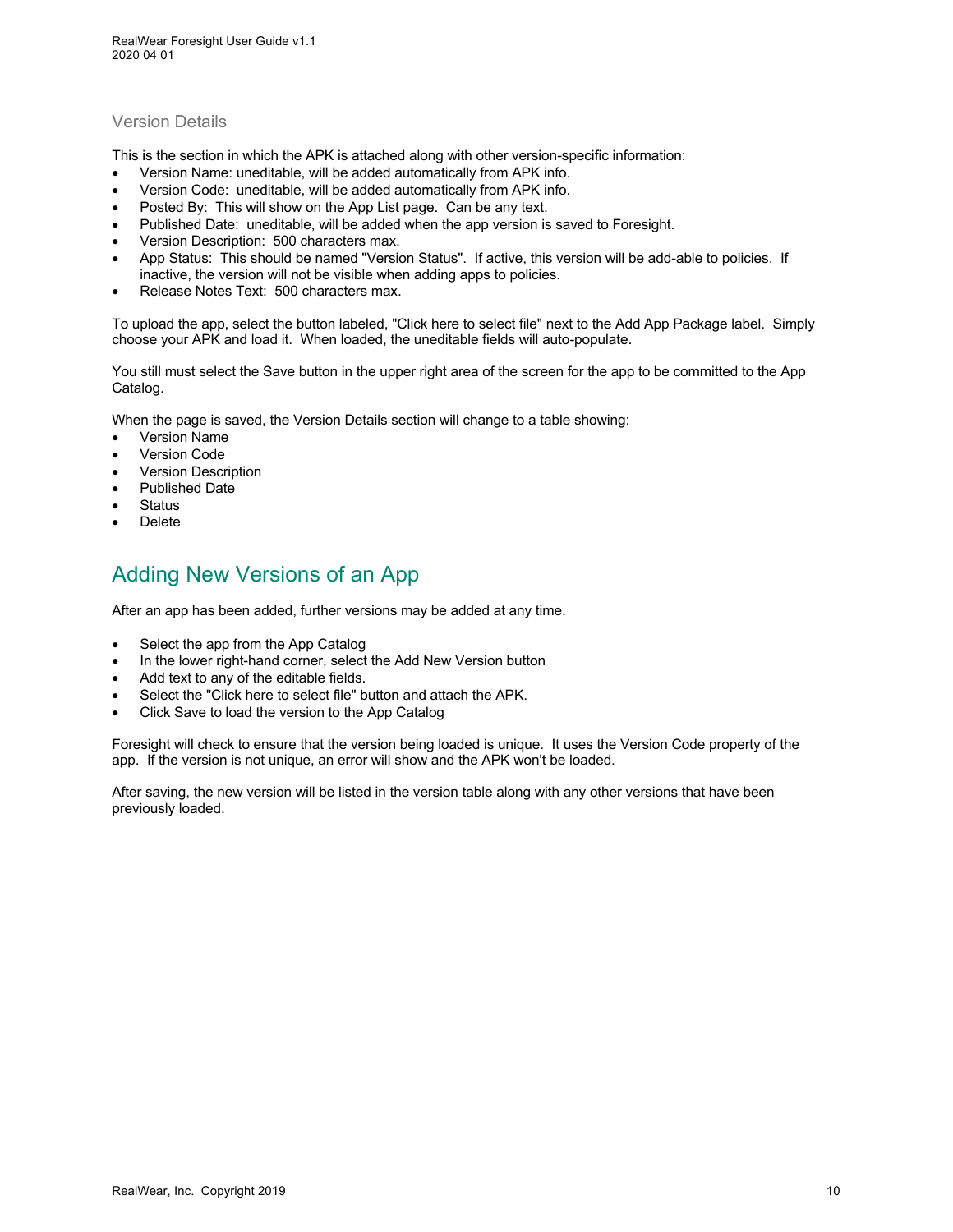# <span id="page-10-0"></span>**Policy Admin**

Policies are the method in Foresight by which apps are associated with devices. They connect devices, user, and apps allowing an administrator to manage devices around the world from any location.

### <span id="page-10-1"></span>Policy List Page

The Policy List page is reached via the Policies menu item. It consists mostly of a single table listing all policies in the space. The table has the following columns:

- Name: As entered in the the new Policy Detail page
- Priority: A number indicating the priority of this policy in case a conflicting policy is attached to a device.
- No. of Policies: Number of apps loaded on the policy
- Users: Number of users to whom the policy has been applied
- User Groups: Number of user groups to whom the policy has been applied
- Devices: Number of devices to which the policy has been applied
- Device Groups: Number of device groups to which the policy has been applied
- MDM Templates: Type of license consumed by the policy. This field is not active in the current release so it has no functional impact
- Delete: Icon to delete the policy. If the policy is in use by users, user groups, devices, or device groups then the cell will read "In Use". The policy cannot be deleted when still in use.

### <span id="page-10-2"></span>Policy Detail Page

#### <span id="page-10-3"></span>Policy Template Info

Three fields are included in the Policy Info:

- Name: Name of the policy as entered on the Policy Detail page.
- Description: Description of the policy as entered on the Policy Detail page.
- Priority: Any integer from 1 to 200. Resolves conflicts when more than one policy applies to a device.

Priority is a unique number from 1 to 200. The uniqueness is enforced via a select list that shows all other priorities occupied and the name of the occupying policy. Conflicts occur solely when an uninstall action and an install action for the same package exists on the same device. In that case the policy with the highest priority will prevail (lower number is higher priority - priority 1 is the highest possible).

#### <span id="page-10-4"></span>Apps

The Apps section contains the Policy App List in which all apps and versions in the policy are listed. The following fields are included:

- Title: The App Name as entered on the App Detail page.
- Version Name: as entered on the App Detail page
- Short Description: this is the Short Description of the application, not the the version
- Posted By: as entered on the App Detail page
- Package Name: as entered on the App Detail page. This is the unique identifier for this app. An example is com.realwear.barcode
- Action: Either Install or Uninstall. Selected during the addition of the app to this policy
- Latest Version: Indicates whether the currently attached version is the latest version available for this app.
- Delete: Icon to allow deletion of the app from this policy.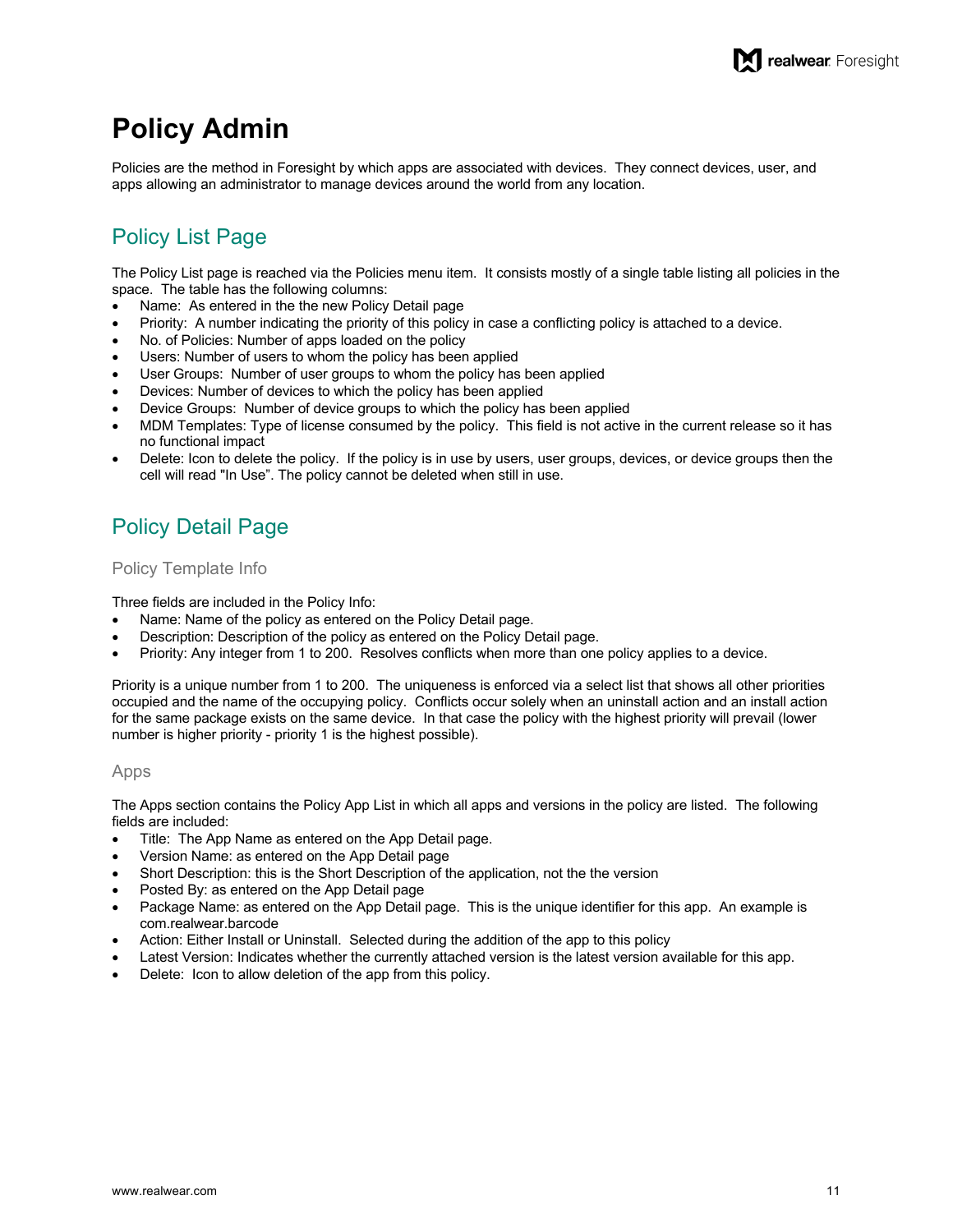### <span id="page-11-0"></span>Creating a New Policy

To create a new policy, launch a new Policy Detail page by selecting the Add New Template button in the upper right area of the Policy List page.

<span id="page-11-1"></span>Policy Template Info

- Fill in the Name field. This is a required field. Any text up to 100 characters is allowed.
- Fill in the Description field if desired. Any text up to 200 characters is allowed.
- Select the Priority (required): This is an integer between 1 and 200 and is set via a select list. The default is the one number higher than the highest occupied value for this space. In other words, the default is for any new policy to be the lowest priority by one place. If you have several policies on your space and the policy with the highest number/lowest priority has priority of 105, the new policy will default to priority of 106.

#### <span id="page-11-2"></span>Apps

A policy does not technically require an app, but it won't have functionality until at least one app is attached.

- Select the Add App button in the upper right area of the Apps section. If the new policy has not yet been saved, the system will perform an auto-save.
- Select the App and Version from the Select an Application. Note that all apps and all versions available to your space will appear. Apps Posted by RealWear will show, in alphabetical order, first followed by your own Native Apps.
- After selecting the app, the page will refresh and auto-populate the non-editable fields
- User Confirmation Needed defaults to "No". This is the recommended setting so that end users don't need to accept app installation or upgrade commands on the device.
- Application Action defaults to "Install". Selecting "Uninstall" will cause the application to be uninstalled on the device.
- Click "Add" to save the app or "Cancel" to abandon this page.

After adding the app to the policy, the Policy App List table will refresh with the results of the newly added app included.

If the policy has been saved (or auto-saved) it is not required to save the Policy Detail page after adding an app.

#### <span id="page-11-3"></span>Modifying an Existing Policy

Existing policies may be edited at any time. When modified, any material changes such as added apps, removed apps, or change policy priority will take effect immediately.

To place a higher priority on the policy, an unoccupied priority must exist. Sometimes it is necessary to go to other policies and move their priorities to make space for another policy priority.

To delete an app from the policy, use the delete icon, an X at the right end of the row in the Policy App List table. Note that the removal of the app from the policy does not remove the app from any device governed by the policy. In order to remove the app from a governed device, open the app from the Policy App List table and change the action from "Install" to "Uninstall".

If Policy Template Info has been changed, the policy must be saved before exiting. If only apps have been changed, no saving is required.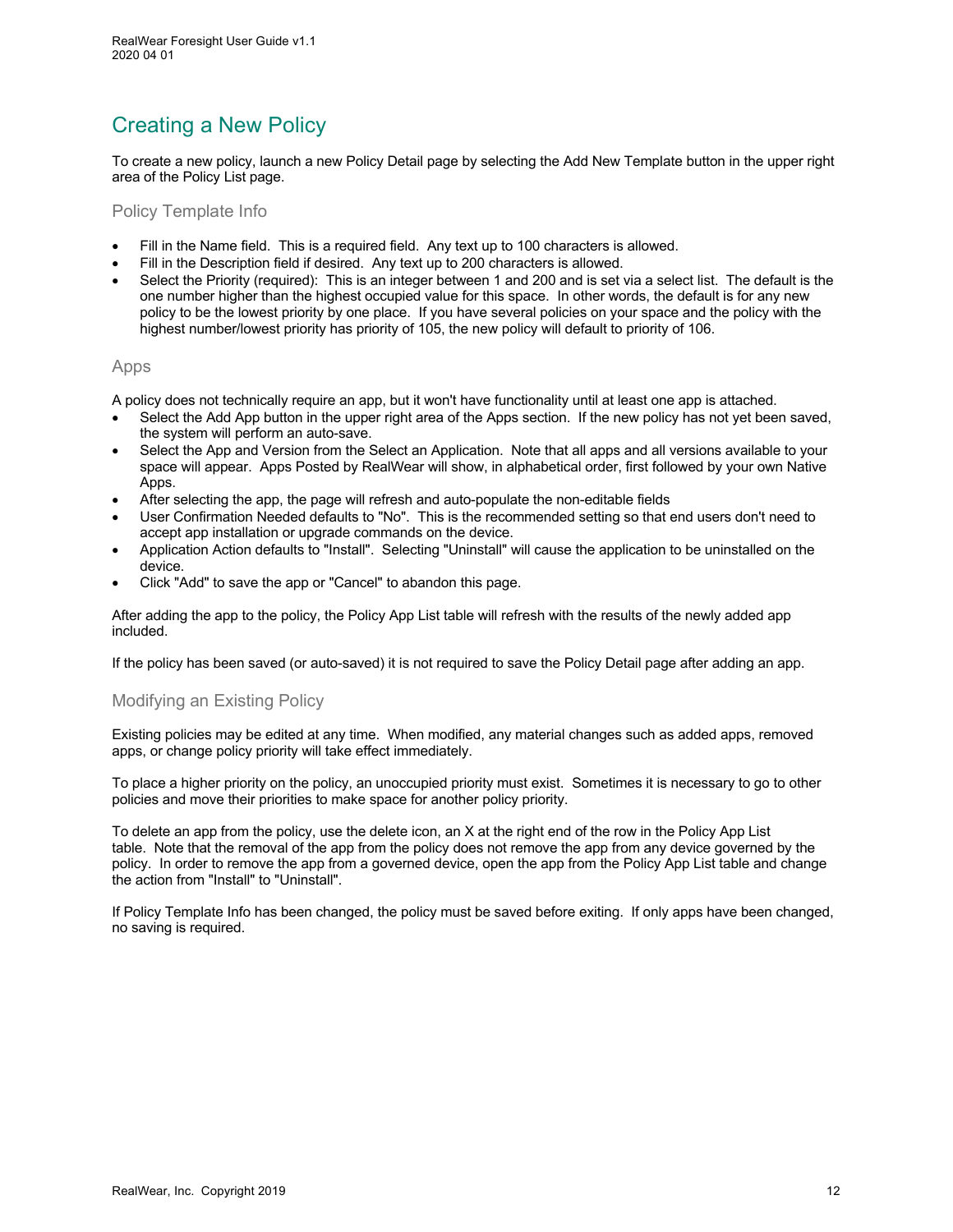# <span id="page-12-0"></span>**User Admin**

There are three user roles in the Foresight portal:

- Tenant Admin: Every Foresight space (or tenancy) must have one and only one Tenant Admin. This person is the primary contact to RealWear for Foresight-related communications. Many organizations have a service account in this role such as [foresight.admin@company.com.](mailto:foresight.admin@company.com.) The Tenant Admin can perform every function on the Foresight portal.
- Tenant Admin Assistant: Each space may have as many Tenant Admin Assistants as desired. The Tenant Admin Assistant can perform every function that a Tenant Admin can with the exception of creating/modifying/deleting Tenant Admin or Tenant Admin Assistant accounts.
- User: Users do not have logins to the portal. They are, in fact, device users only. They may be assigned to devices and may create PIN numbers for their account.

### <span id="page-12-1"></span>User List Page

The User List Page is the first page in the Users menu. You may need to expand the Device Management group in the left margin menu to access the Users menu item.

The User List page mostly consists of the User List table. This table contains all the users managed in Foresight.

Columns in the table are:

- Check box: Chose these to perform bulk actions on users
- Username: This is a concatenation of the First Name + Last Name of the user.
- Email / Username: This is the email address only.
- User Groups: A commas separated list of all groups to which the user is assigned.
- Last Login Date: The most recent date and time a user was logged into and using a device that sync'd to Foresight. This is not the last login datetime of a Tenant Admin or Tenant Admin Assistant on the portal.
- Status: Onboarding status only for users who have been assigned devices. It does not reflect activity on the Foresight portal by the Tenant Admin or Tenant Admin Assistant.
- PIN Refresh: An icon of circular arrows indicates that a personal PIN has been set up by a user. If the user forgets that PIN or simply wants to change the PIN, a Tenant Admin or Tenant Admin Assistant may press this link to have a PIN change email sent to that user.
- Delete User: An icon of an "X" will delete the user (after confirmation) from the Foresight identity store.

The search controls at the top of the screen allow for searching of any test string in the user's name or email address. Users can also be filtered by their compliancy status.

### <span id="page-12-2"></span>Tenant Admin Account

The RealWear Foresight Admin team creates and manages all Tenant Admin accounts. The first name, last name, and email address are all that is required for the Tenant Admin account. This information will be requested anytime a space is created in Foresight.

When any new user is added, that user will receive a welcoming email. Since the Tenant Admin is an admin account with access to the portal, there will be a login url and a default password password provided. The Tenant Admin, when logging in for the first time the system will require a password change.

Contact [support@realwear.com](mailto:support@realwear.com) to modify the name and/or the email address of the contact. When the account information is modified, the Tenant Admin will receive notice from the Foresight system, cloudadmin@realwear.com, confirming the change. If the email address is also changed, an email will be sent to both the current email and new email addresses as confirmation.

Although the Tenant Admin is a special role, that account may also be a device user. Therefore, the User Groups and Policy Template sections are actionable. These sections are not required for the Tenant Admin. Also note that the Role select list is non-editable with the value "Tenant Admin" locked in by default.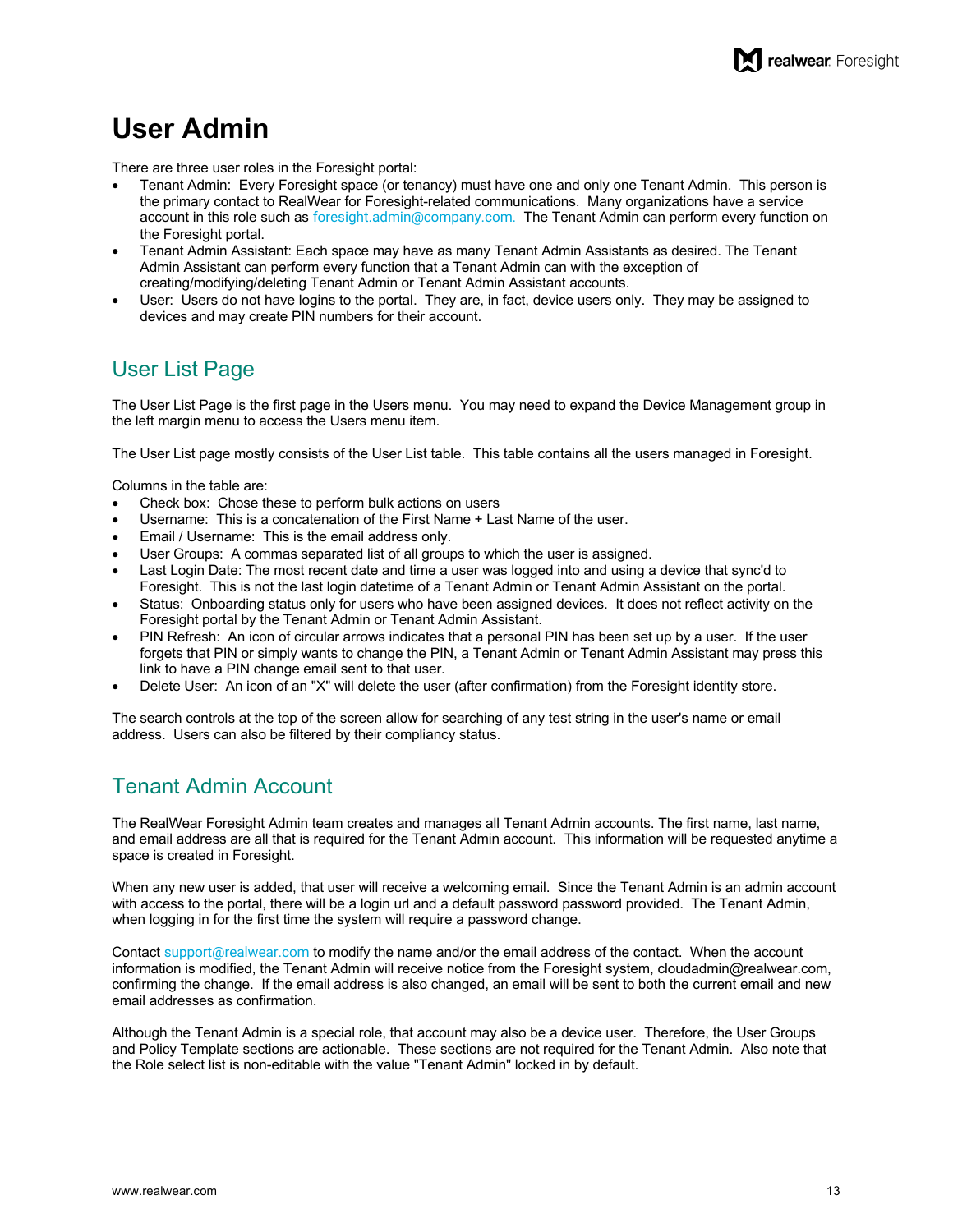### <span id="page-13-0"></span>Tenant Admin Assistants Accounts

The Tenant Admin is the only user that may create or modify a Tenant Admin Assistant accounts. To create a new Tenant Admin Assistant:

- Log in as Tenant Admin
- Navigate to the User page by ensuring the Device Management sub-menu is open in the left margin menu bar, then select Users to open the User List Page
- Select the Add New User button to open the Add New User page.
- Enter First Name, Last Name, and Email Id (Email Address). These are all required.
- MDM Type is a non-functional field at this time. It defaults to Enterprise Premium.
- In the Role select list, choose Tenant Admin Assistant.
- Select Save when entry is complete

After saving, the portal will return to the User List Page and the table will refresh to reflect the user added. Existing accounts with User roles may be modified to Tenant Admin Assistants. Only the Tenant Admin may perform this action. All existing group and policy assignments will remain in effect for that account.

When any new user is added, that user will receive a welcoming email. Since the Tenant Admin Assistant is an admin account with access to the portal, there will be a login url and a default password password provided. The Tenant Admin Assistant, when logging in for the first time the system will require a password change.

Although the Tenant Admin Assistant is a special role, that account may also be a device user. Therefore, the User Groups and Policy Template sections are actionable. These sections are not required for Tenant Admin Assistants.

### <span id="page-13-1"></span>User Accounts

In Foresight, users are device users. They can be created and managed by either at Tenant Admin or Tenant Admin Assistants.

To create a new standard User:

- Log into the Foresight portal as either Tenant Admin or Tenant Admin Assistant
- Navigate to the User page by ensuring the Device Management sub-menu is open in the left margin menu bar, then select Users to open the User List Page
- Select the Add New User button in the upper right-hand corner to open the Add New User page.
- Enter First Name, Last Name, and Email Id (Email Address). These are all required.
- MDM Type is a non-functional field at this time. It defaults to Enterprise Premium.
- In the Role select list, leave the value as the default "User".
- Select Save when entry is complete

During the initial creation of the user, the account may be assigned to one or more user groups and/or a user policy.

- Select the Add Group button to choose user groups to which the account will belong
- Use the Change Template select list to add the user to any policy.

#### *Note:*

RealWear recommends that user policy assignments be done via user groups and not directly on the user account. This will allow for easier management of users as the population grows and evolves.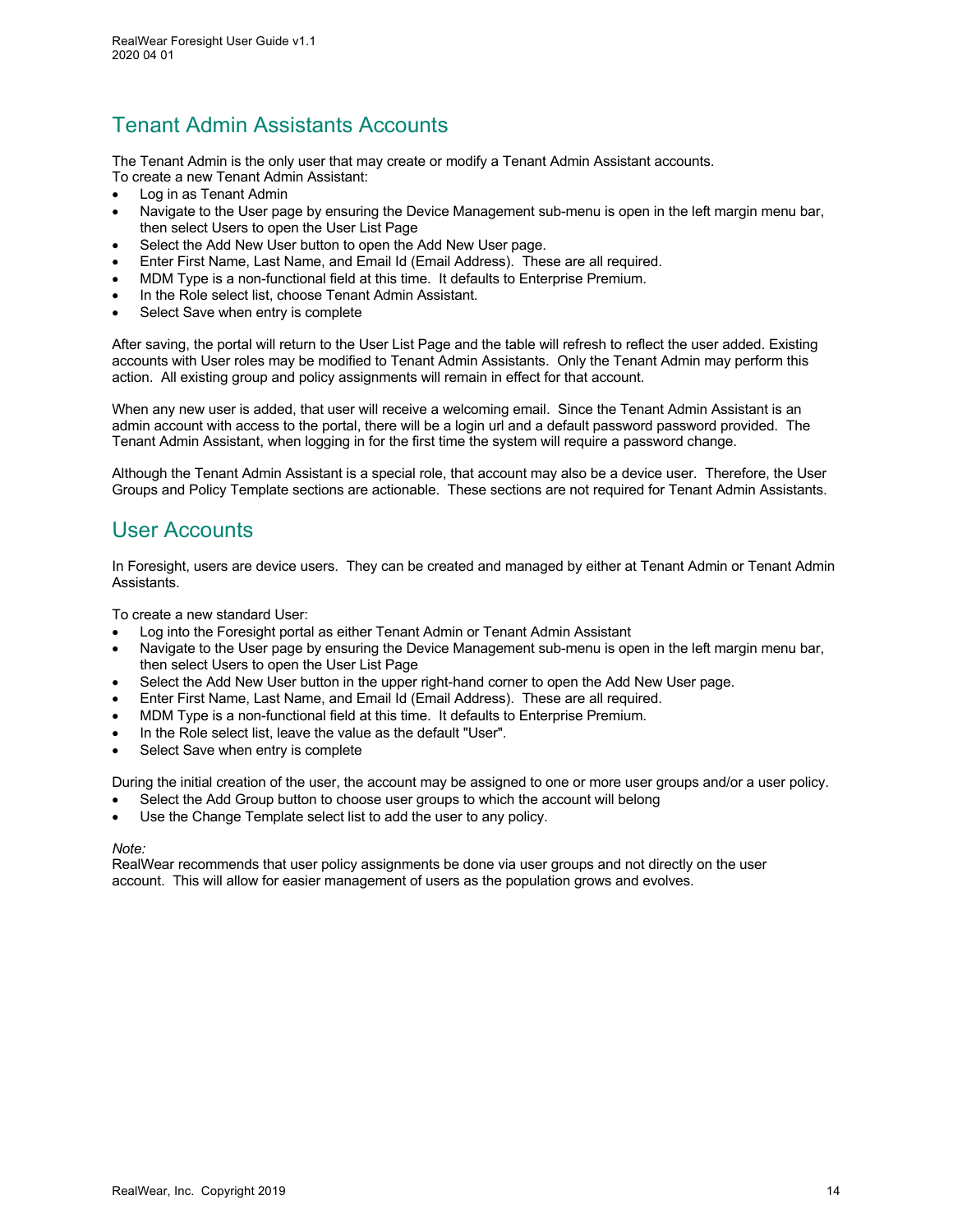### <span id="page-14-0"></span>User Groups

Like device groups, user groups make managing the Foresight space easier over time. RealWear recommends that assignment of policies to users always goes through User Groups.

To create a new user groups:

- Log into the Foresight portal as either Tenant Admin or Tenant Admin Assistant
- Navigate to the User page by ensuring the Device Management sub-menu is open in the left margin menu bar, then select User Groups tab to open the User Group List Page
- Select the Add User Group button at the upper right-hand corner to open the User Group Detail page.
- Enter the Group Name. This is the only required field.
- Enter a Description if desired.
- MDM Type is a non-functional field at this time. It defaults to Enterprise Premium.
- Users may be added by selecting the Add User button and selecting from the existing list of users. If the Add User button is selected before the group has been initially saved, the system will auto-save the group before opening the group members popup.
- If desired, select a policy for this user group from the Change Template select list in the Policy Template section.
- If the group has not been saved or auto-saved, make sure you select the Save button before exiting.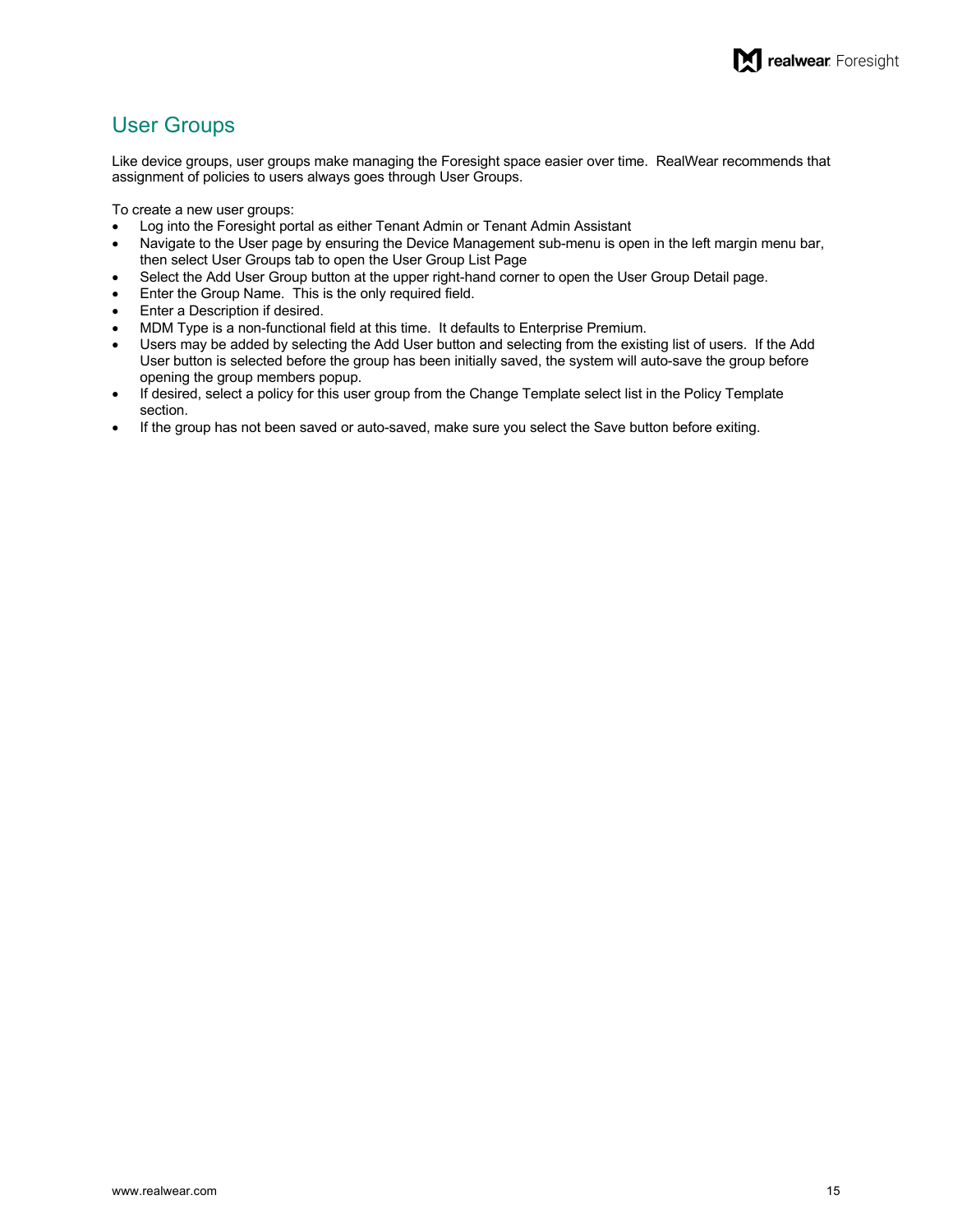# <span id="page-15-0"></span>**Activity Log**

The Activity Log page is a useful tool to understand what activities have occurred in Foresight. The log shows activity for the following system objects:

- **Users**
- User Groups
- **Devices**
- Device Groups
- **Policies**

Any creation, modification, or deletion of any of the above items will show up on the Activity Log.

By default, only logs from today will show on the initial page load. You may filter the log in the following ways:

- Search for a text string within Name or Description fields of a device, policy, or user field including the first name and last name of a user. After inputting a text string, you must select the search icon (looks like a magnifying glass) to execute the search.
- Select a specific type of activity log user, device, or policy for the select list. The search will run automatically when a selection is made from the select list.
- Select a specific date from the calendar-day picker. After setting the date filter, the search will rerun automatically.
- Select all dates by selecting "clear" next to the calendar control. After clearing date filter, the search will rerun automatically.

### <span id="page-15-1"></span>**Dashboard**

The dashboard shows some basic information about your device fleet, but is not yet optimized. Some information may not be updated regularly.